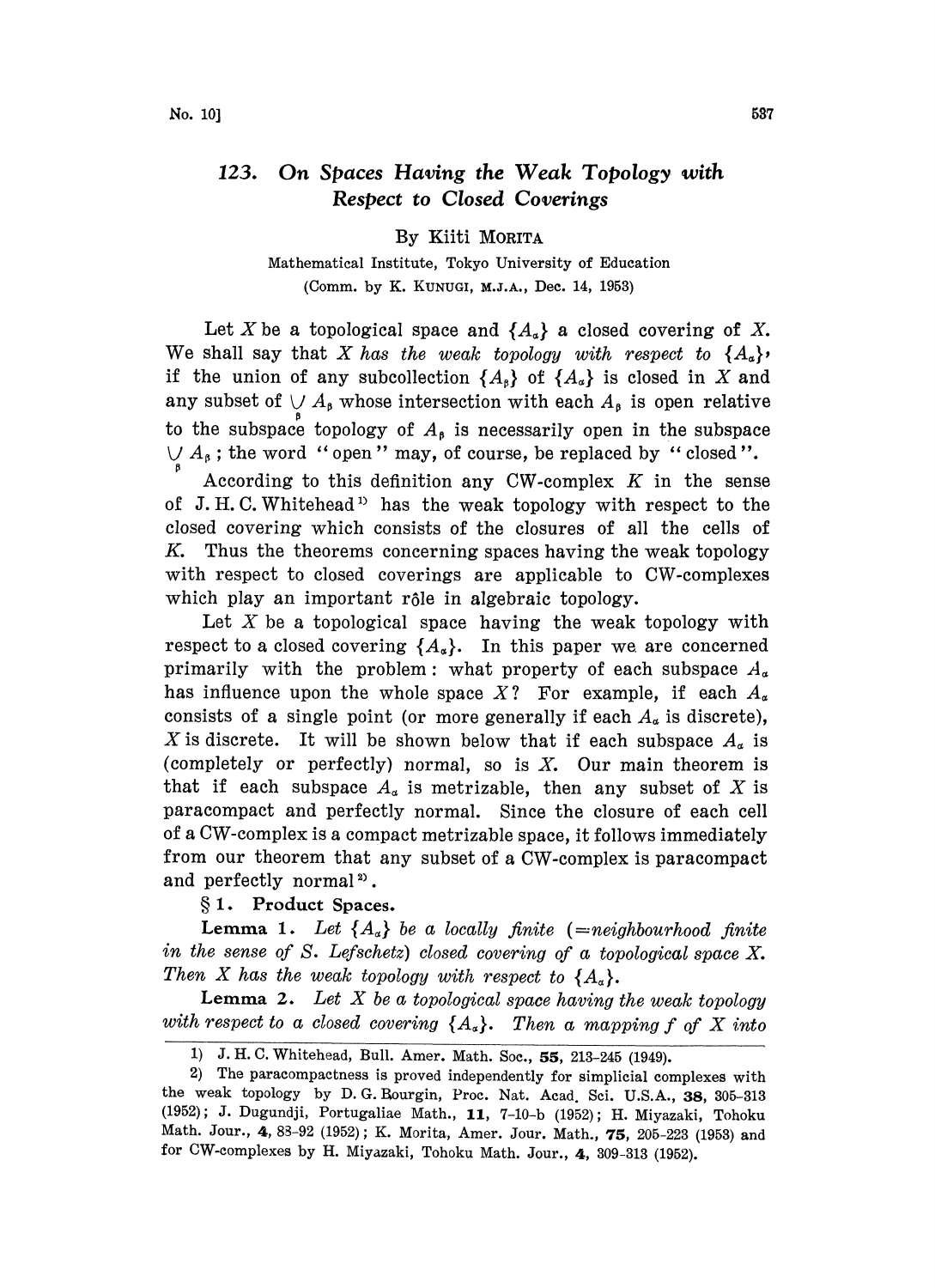another topological space Y is continuous if and only if  $f|A_{\alpha}$  is continuous for each  $A_{\alpha}$ .

**Lemma 3.** Let X be a topological space having the weak topology with respect to a closed covering  ${A_{\alpha}}$ . If Y is a locally compact Hausdorff space, the product space  $X \times Y$  has the weak topology with respect to the closed covering  ${A_{\alpha} \times Y}$ .

Since Lemmas 1 and 2 are obvious, we shall prove only Lemma 3. For this purpose it is sufficient to prove that if  $G$  is a subset 3. For this purpose it is sufficient to prove that if G is a subset<br>of  $X \times Y$  and its intersection  $G \cap (A_{\alpha} \times Y)$  with each  $A_{\alpha} \times Y$  is open of  $X \times Y$  and its intersection  $G \cap (A_{\alpha} \times Y)$  with each in the subspace  $A_{\alpha} \times Y$ , then G is open in  $X \times Y$ .

Let  $(x_0, y_0)$  be any point of G and let us assume that  $x_0$  belongs to  $A_{\alpha_0}$ . If we put  $H=\{y|(x_0,y)\in G, y\in Y\}$ , then H is an open set of Y, because  $H=\{y | (x_0, y) \in G \cap (A_{\alpha_0} \times Y)\}\$  and by the assumption  $G \bigcap (A_{\alpha_0} \times Y)$  is open in  $A_{\alpha_0} \times Y$ .

Since  $y_0 \in H$  and Y is a locally compact (=bicompact) Hausdorff space, there is an open set W such that  $\overline{W}$  is compact and  $y_0 \in W$ ,  $\overline{W} \subset H$ . If we put  $V = \{x | x \times \overline{W} \subset G\}$ , we have  $V \cap A_{\alpha} = \{x | x \times \overline{W}\}$  $\{G \cap (A_{\alpha} \times Y)\}\$  and, since  $G \cap (A_{\alpha} \times Y)$  is open in  $A_{\alpha} \times Y$  and W is compact,  $V \cap A_{\alpha}$  is open in  $A_{\alpha}$ . Hence V is open in X. Since  $(x_0, y_0) \in V \times W$ ,  $V \times W \subset G$ , G is an open set of  $X \times Y$ . This proves Lemma 3.

**Theorem 1.** Let X be a topological space having the weak topology with respect to a closed covering  ${A_{\alpha}}$ . If  ${B_{\beta}}$  is a locally finite closed covering of a locally compact Hausdorff space Y, then  $X \times Y$ has the weak topology with respect to the closed covering  $\{A_{\alpha} \times B_{\beta}\}.$ 

*Proof.* Let  $\{A_{\alpha} \times B_{\beta} | \alpha \in \Gamma_{\beta}, \beta \in \Lambda\}$  be any subcollection of  ${A_{\alpha} \times B_{\beta}}$  and let Z be its union. Since  $Z_{\beta} = \bigcup {A_{\alpha} \times B_{\beta} | \alpha \in \Gamma_{\beta}}$  is closed in  $X \times Y$  and  $\{X \times B_{\beta} | \beta \in \Lambda\}$  is locally finite in  $X \times Y$ , Z is a closed set of  $X \times Y$ . If F is a subset of Z and its intersection with each  $A_{\alpha} \times B_{\beta}$  ( $\alpha \in \Gamma_{\beta}$ ,  $\beta \in \Delta$ ) is closed in  $A_{\alpha} \times B_{\beta}$ , then  $F \cap Z_{\beta}$  is closed in  $Z_{\beta}$  as is shown by applying Lemma 3 to  $\bigcup \{A_{\alpha} | \alpha \in \Gamma_{\beta}\}\$ and  $B_{\beta}$ . Since  $F \cap Z_{\beta}$  is closed in  $X \times B_{\beta}$  and  $F = \bigcup \{F \cap Z_{\beta} | \beta \in \Lambda\}$ , F is closed in  $X \times Y$  and a fortiori closed in Z. This completes our proof.

§ 2. Normality.

**Theorem 2.** Let  $X$  be a topological space having the weak topology with respect to a closed covering  $\{A_{\alpha}\}\$ . If each  $A_{\alpha}$  is normal as a subspace, X is a normal space. Furthermore, if dim  $A_n \leq n$ for each  $\alpha$ , we have dim  $X \leq n$ .

*Proof.* We assume that the set of indices  $\alpha$  consists of all transfinite ordinals  $\alpha$  less than some ordinal  $\eta$ . Thus  $X = \bigcup \{A_{\alpha}\}\$  $\alpha \langle \eta \rangle$ . Let us put for  $\tau \langle \eta \rangle$ 

$$
P_{\tau} = \cup \{ A_{\alpha} | \alpha \leq \tau \}, \ Q_{\tau} = \cup \{ A_{\alpha} | \alpha \leq \tau \}.
$$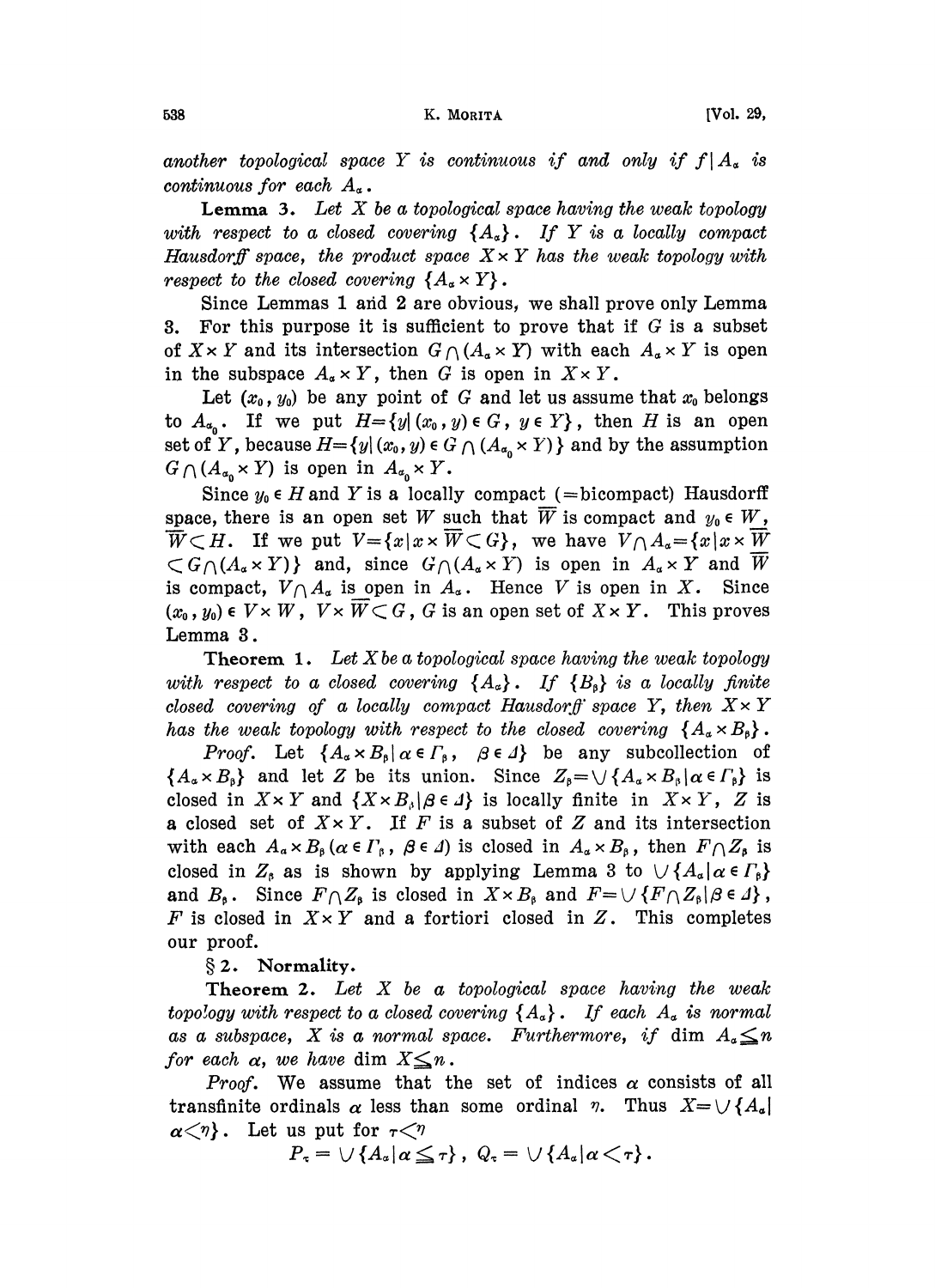Let F be any closed set of X and f any continuous map of  $F$ into the closed unit interval  $I = \{t | 0 \le t \le 1\}$ . We shall show that f can be extended over X continuously. For this purpose let us<br>assume that for every  $\alpha \leq \tau$  there exists a continuous map  $f_a : P_a \cup F$ <br> $\rightarrow I$  such that if  $\theta \leq \alpha$  we have  $f(\alpha) - f(\alpha)$  for  $x \in P \setminus F$  where  $\rightarrow I$  such that if  $\beta < \alpha$  we have  $f_a(x) = f_b(x)$  for  $x \in P_b \cup F$ , where we put  $f_0=f$ . Then we define a map  $g:Q_x\cup F\to I$  by  $g(x)=f_a(x)$ for  $x \in P_a \cup F$ . It is clear that g is single-valued. On the other hand, by Lemma 2 the continuity of  $g$  follows from the fact that  $g|P_a=f_a|P_a$ ,  $g|F=f$  for  $\alpha \leq \tau$ .

Since  $A_{\tau}$  is normal, the map  $g/L$ , where  $L=A_{\tau}\cap (Q_{\tau}\cup F)$ , can be extended to a continuous map  $h : A_{\tau} \to I$ . If we define  $f_{\tau} : P_{\tau} \cup F$ <br>  $\to I$  by  $\rightarrow$  I by

$$
f_{\tau}(x) = \begin{cases} g(x) & \text{for } x \in Q_{\tau} \cup F, \\ h(x) & \text{for } x \in A_{\tau}, \end{cases}
$$

then  $f_{\tau}|P_{\alpha} \cup F=f_{\alpha}$  for  $\alpha < \tau$ , and  $f_{\tau}$  is a continuous map.

Thus for any  $\tau \leq \eta$  there can be found, by transfinite induction, a continuous map  $f_{\tau}: P_{\tau} \cup F \to I$  such that  $f_{\sigma} = f_{\tau} | P_{\sigma} \cup F$  for  $\sigma \leq \tau$ . Hence by the same method as that of the construction of  $g$  from  $f_a$ 's we see the existence of a continuous map  $\varphi: X=\cup P_{\tau}\cup F \rightarrow I$ such that  $\varphi|F=f$ . This proves the normality of X.

Furthermore, if dim  $A_{\alpha} \leq n$  for each  $\alpha$ , we can follow the above argument with I replaced by an *n*-sphere  $S<sup>n</sup>$ . This completes our proof.

Remark. By an extension theorem of C.H. Dowker<sup>39</sup> for collectionwise normal spaces we can prove similarly that for a space X having the weak topology with respect to a closed covering  ${A<sub>a</sub>}$  the collectionwise normality of each  $A<sub>a</sub>$  implies the collectionwise normality of  $X$ .

**Theorem 3.** Let  $X$  be a topological space having the weak topology with respect to a closed covering  ${A_a}$ . If each subspace  $A_a$ is completely (perfectly) normal, so is  $X$ .

The part concerning the complete normality follows from Theorem <sup>2</sup> and Lemma 4 below, since a space is completly normal if each open subset is normal. The part concerning the perfect normality is proved, in view of Theorem 2, if we show that any open subset of  $X$  is an  $F_q$ -set; but the latter is easily verified.

**Lemma 4.** Let  $X$  be a topological space having the weak topology with respect to a closed covering  ${A<sub>a</sub>}$ . If Z is an open (closed) subset of X, Z has the weak topology with respect to  $\{Z \cap A_{\alpha}\}.$ 

§ 3. A Lemma. Before proceeding to our main theorem we find it convenient to prove the following lemma.

**Lemma 5.** Let  $\{B, C\}$  be a closed covering of a topological space

<sup>3)</sup> C.H. Dwker, Arkiv. f. Mat., 2, 307-713 (1952).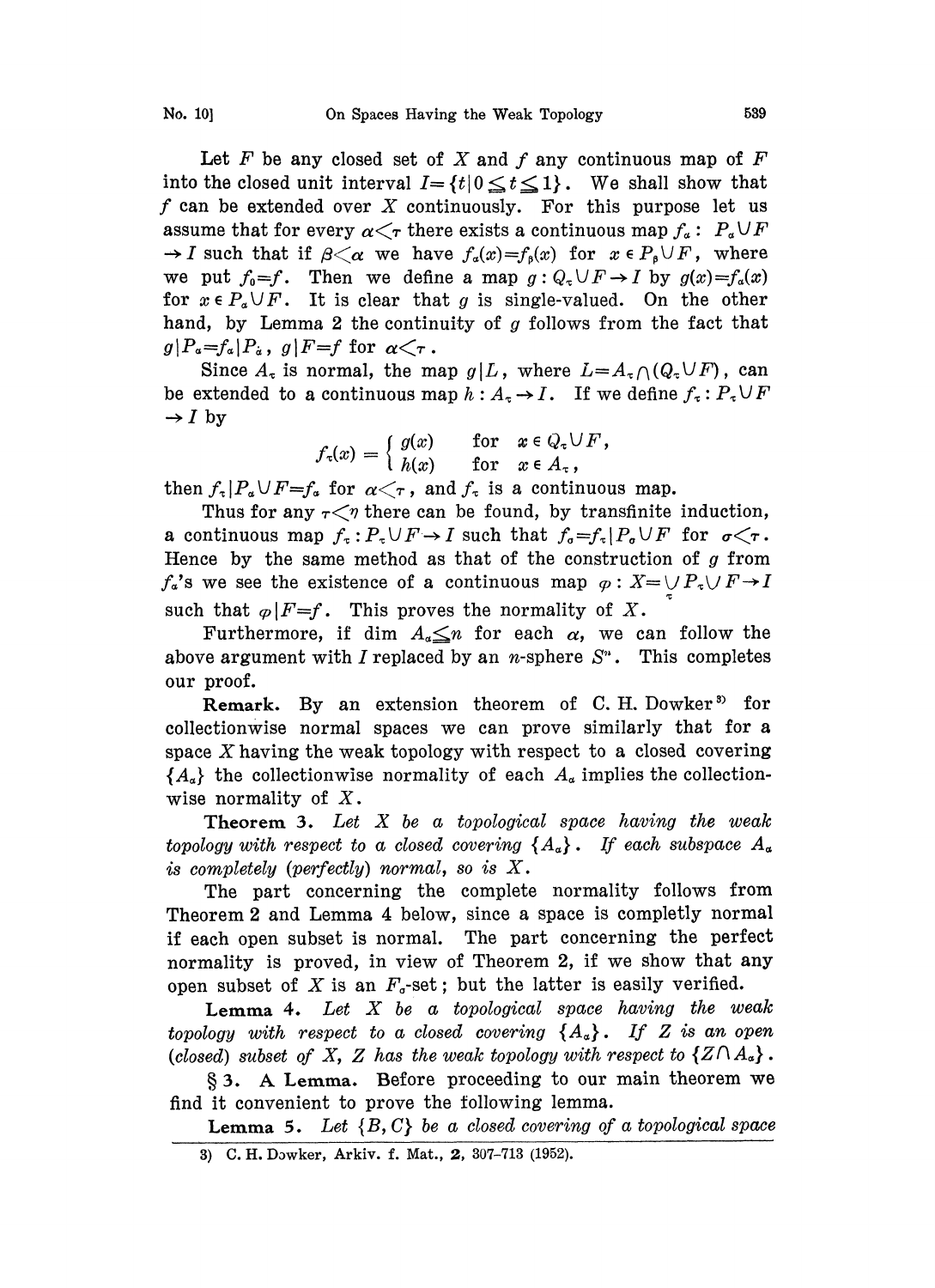## 540 **K. MORITA Example 1 K. MORITA Example 1 W EXAMPLE 1 W EXAMPLE 1 EXAMPLE 1 EXAMPLE 1 EXAMPLE 1 EXAMPLE 1 EXAMPLE 1 EXAMPLE 1 EXAMPLE 1 EXAMPLE 1 EXAMPLE 1 EXAMPLE 1 EXAMPLE 1 EXAMP**

Y. In case C is metrizable, there exists a correspondence  $\psi$  which associates with every open set G of B an open set  $\psi(G)$  of Y and has the property that  $\psi(G) \cap B = G$ , and  $\psi(G) \cap \psi(H)=0$  if and only if  $G \cap H = 0$ .<br>*Proof.* 

Let us denote by  $\rho$  a metric of C which induces the given topology of C. For any open set L of the subspace  $B \cap C$  $=C_0$  we define<sup>4)</sup>

$$
\varphi(L)\!=\!\left\{x\left|\rho(y,\,x\right)\right\}<\!\frac{1}{2}\,\rho(y,\,C_0\!-\!L)\;\,\text{for some point}\;\,y\;\,\text{of}\;\,L\right\}.
$$

Then  $\varphi(L)$  is clearly an open set of C and  $\varphi(L)/C_0=L$ . Moreover, if  $L_1 \cap L_2=0$ , then  $\varphi(L_1) \cap \varphi(L_2)=0$ . Because, if  $\varphi(L_1)$  and  $\varphi(L_2)$ have a point x in common, there exist two points  $y_i \in L_i$ ,  $i=1, 2$ such that  $\rho(y_i, x) \leq \frac{1}{2}\rho(y_i, C_0 - L_i)$ ,  $i=1, 2$ . Let us assume that  $\rho(y_1, C_0 - L_1) \leq \rho(y_2, C_0 - L_2)$ . Then we have  $\rho(y_2, y_1) \leq \rho(x, y_1) + \rho(x, y_2)$  $\langle \rho(y_2, C_0-L_2) \rangle$ . This shows that  $y_1 \in L_2$  and hence  $y_1 \in L_1 \cap L_2$ , contradicting to the assumption that  $L_1 \cap L_2=0$ .

Now let us put for any open set  $G$  of  $B$ 

 $\psi(G) = G \cup \varphi(G \cap C)$ .

Here it is to be noted that  $\varphi(G \cap C)$  is an open set of C. Then we have

 $\psi(G) \cap B = G, \quad \psi(G) \cap C = \varphi(G \cap C),$ 

and  $\psi(G)$  is an open set of Y by Lemma 1.

Let us assume that  $G \cap H=0$ ,  $x \in \psi(G) \cap \psi(H)$ , where G, H are open sets of  $B$ . Then the point  $x$  must belong to  $C$  and hence  $x \in \varphi(G \cap C) \cap \varphi(H \cap C)$ , but this implies  $(G \cap C) \cap (H \cap C) \neq 0$ which contradicts the assumption that  $G \cap H=0$ . This completes the proof.

. Paracompactness. Now we shall prove our main theorem.

**Theorem 4.** Let  $X$  be a topological space having the weak topology with respect to a closed covering  $\{A_{\alpha}\}\,$ , and let each  $A_{\alpha}$  be metrizable as a subspace. Then  $X$  is paracompact and normal.

**Proof.** Since  $X$  is normal by Theorem 2, it is sufficient to prove the paracompactness of X.

We assume that the set of indices  $\alpha$  consists of all ordinals  $\alpha$ less than a fixed ordinal  $\eta$  and put, for each  $\tau \leq \eta$ ,

 $P_{\tau} = \bigcup \{ A_{\alpha} | \alpha \leq \tau \}, \quad Q_{\tau} = \bigcup \{ A_{\alpha} | \alpha \lt \tau \}.$ 

Let  $\mathfrak G$  be any open covering of  $X$ . We shall prove the existence of a locally finite refinement  $\mathfrak{B}$  of  $\mathfrak{G}$ . The construction of  $\mathfrak{B}$  will be performed by transfinite induction. For this purpose we assume that for each  $\alpha$  less than  $\tau(\langle \gamma \rangle)$  there exist two open coverings

 $\mathfrak{U}_{\alpha} = \{ U(\lambda, \alpha) | \lambda \in \mathcal{Q}_{\alpha} \}, \quad \mathfrak{W}_{\alpha} = \{ W_{\alpha}(x) | x \in P_{\alpha} \}$ 

<sup>4)</sup> Cf. W. T. van Est, Fund. Math., 39, 179-188 (1953).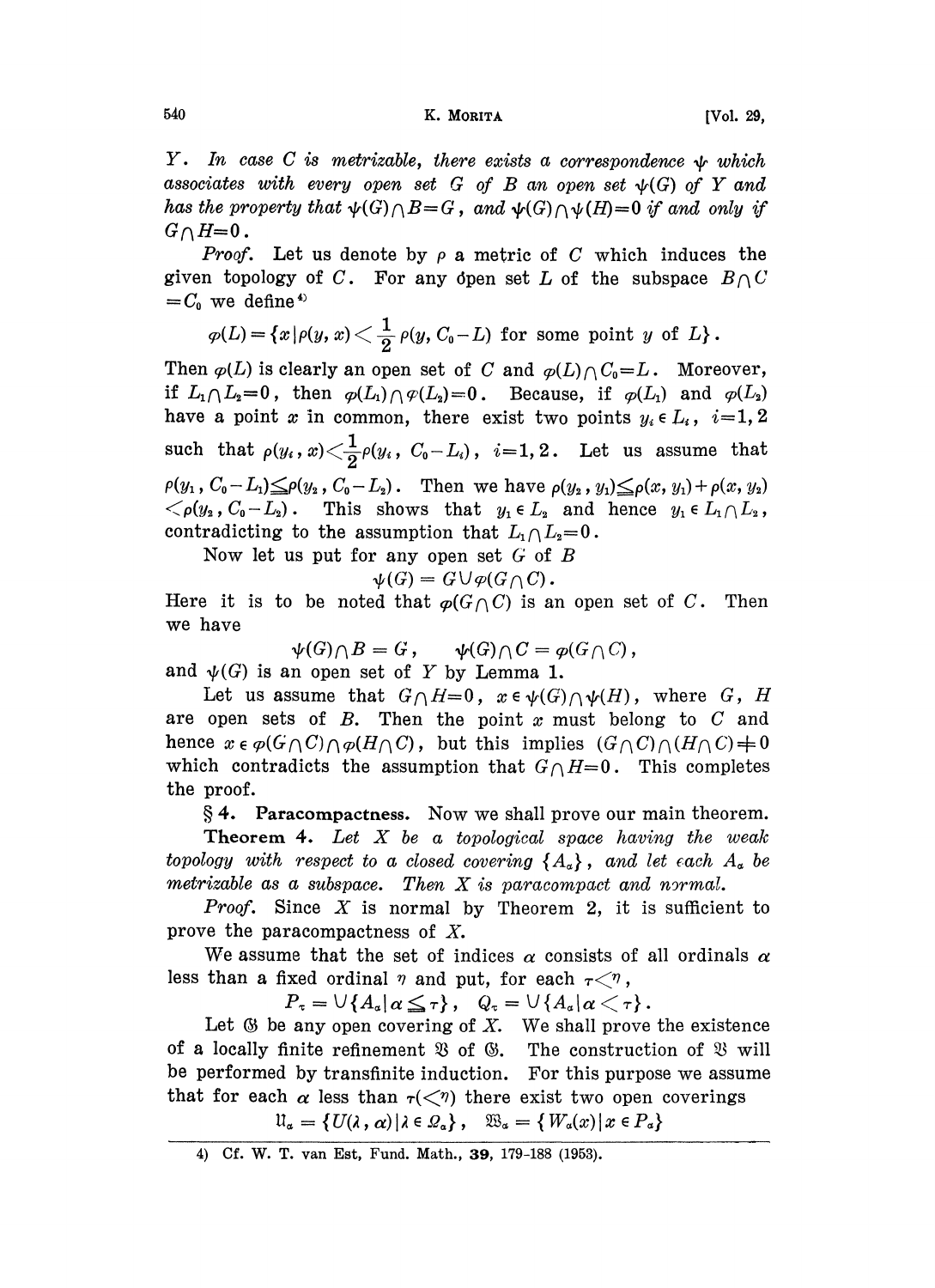of  $P_a$  with the following properties:  $(1_{\alpha})$   $\mathfrak{u}_{\alpha}$  is a refinement of  $\mathfrak{G} \cap P_{\alpha} = \{G \cap P_{\alpha} | G \in \mathfrak{G}\}\.$  $(2_{\alpha})$   $\mathfrak{u}_{\alpha}$  is a locally finite open covering of  $P_{\alpha}$ .  $(3_a)$  In case  $\beta \leq \alpha$  we have  $\Omega_{\beta} \subset \Omega_a$  and (4.) In case  $\beta{<}\alpha$  and  $U(\lambda\,,\beta){\subset}G_{\kappa(\lambda)}\,\epsilon$  G, we have also  $U(\lambda, \beta) = U(\lambda, \alpha) \cap P_{\beta}$ , for  $\lambda \in \Omega_{\beta}$ .<br>  $\alpha$  and  $U(\lambda, \beta) \subset G_{\kappa(\lambda)} \in \mathbb{G}$ , we hav  $U(\lambda\, ,\, \alpha) \! \subset \! G_{{\kappa(\lambda)}}$  . (5<sub>a</sub>) For any point  $x \in P_a$ ,  $x \in W_a(x)$  and  $\Gamma_a(x) = {\lambda | W_a(x) \bigcap U(\lambda, \alpha) + 0}$  is a finite set.

(6<sub>a</sub>) In case  $\beta \leq \alpha$  and  $x \in P_{\beta}$ , we have  $\Gamma_{\scriptscriptstyle{\beta}}(x) = \Gamma_{\scriptscriptstyle{\alpha}}(x)$ ,  $W_{\scriptscriptstyle{\beta}}(x) = W_{\scriptscriptstyle{\alpha}}(x) \cap P_{\scriptscriptstyle{\beta}}$ .

Now let us put  $\mathcal{U}_{\beta}(x) = \Gamma_a(x)$ ,  $W_{\beta}(x) = W_a(x) \cap P_{\beta}$ .<br>
Now let us put  $\mathcal{U} = \bigcup \{ \Omega_a | \alpha \langle \tau \rangle \}$  and<br>  $U_*(\lambda) = \bigcup \{ U(\lambda, \alpha) | \alpha \langle \tau \rangle \}$ , for  $\lambda \in \mathcal{V}$ ,

$$
U_*(\lambda) = \bigcup \{ U(\lambda, \alpha) | \alpha \langle \tau \rangle, \text{ for } \lambda \in \emptyset \}
$$

Similarly we put, for any point x of  $Q<sub>z</sub>$ ,  $U_*(\lambda) = \bigcup \{ U(\lambda, \alpha) | \alpha \langle \tau \rangle \}$ , for  $\lambda \in \emptyset$ ,<br>where  $U(\lambda, \alpha)$  means the empty set for those  $\alpha$  that  $\lambda \in \Omega$ .

 $W_*(x) = \bigcup \{W_a(x) | a \big\langle \tau \}$ ,  $\Gamma_*(x) = \bigcup \{V_a(x) | a \big\langle \tau \}$ ,

where  $W_a(x)$ ,  $\Gamma_a(x)$  mean the empty set for a point x not contained in  $P_a$ .

Then we have clearly  $U_*(\lambda) \subset G_{\kappa(\lambda)}$  and

 $U_*(\lambda) \cap P_a = U(\lambda, \, \alpha)$ ,  $W_*(x) \cap P_a = W_a(x)$ .

Hence  $U_*(\lambda)$ ,  $W_*(x)$  are open sets of  $Q_{\tau}$  by the property of the weak topology.

By  $(6_a)$   $\Gamma_*(x)$  is a finite set. For  $\lambda \in \mathcal{O} - \Gamma_*(x)$  we have  $W_*(x) \cap U_*(\lambda) = \bigcup (W_*(x) \cap U(\lambda, \alpha)) = \bigcup (W_*(x) \cap U(\lambda, \alpha) \cap P_\alpha)$  $=\bigcup (W_a(x)\bigcap U(\lambda, \alpha))=0$ . Therefore  $\{U_*(\lambda)\:|\: \lambda\in \varPhi\}$  is a locally finite open covering of  $Q_{\tau}$  and it is a refinement of  $\mathfrak{G}_{\bigcap}Q_{\tau}$ .

Now we apply Lemma 5 to the space  $P<sub>\tau</sub>$  and the closed covering  $\{Q_{\tau}, A_{\tau}\}\$  of  $P_{\tau}$ . Using the same notation  $\psi$  as in Lemma 5 we put  $L = \bigcup \{\psi(W_*(x)) | x \in Q_{\tau}\}.$  Then L is open in  $P_{\tau}$  and  $Q_{\tau} \subset L$ . Since  $P<sub>\tau</sub>$  is normal, there exists an open set M of  $P<sub>\tau</sub>$  such that  $Q_{\tau} \subset M$ ,  $\overline{M} = \overline{M} \cap P_{\tau} \subset L$ .

For  $\lambda \in \varPhi$  let us put

 $U(\lambda, \tau) = \psi(U_*(\lambda)) \cap M \cap G_{\kappa(\lambda)}.$ 

Then  $U(\lambda, \tau)$  is an open set of  $P_{\tau}$  and is contained in  $G_{\kappa(\lambda)}$ , and moreover we have  $U(\lambda, \tau) \cap Q_{\tau} = U_{*}(\lambda)$ , since  $\psi(U_{*}(\lambda)) \cap M \cap G_{\kappa(\lambda)} \cap Q_{\tau}$ <br>=  $U_{*}(\lambda) \cap M \cap G_{\kappa(\lambda)} = U_{*}(\lambda)$ .

As has been proved above, for  $\lambda \in \emptyset - \Gamma_*(x)$  we have  $W_*(x) \cap$  $U_*(\lambda)=0$  and hence  $\psi(W_*(x))\cap \psi(U_*(\lambda))=0$  by the property of  $\psi$ . Therefore  $\{U(\lambda, \tau) | \lambda \in \emptyset\}$  is locally finite in L. It is also locally finite in  $P_{\tau}$  –,  $\overline{M}$  since  $U(\lambda, \tau) \subset M$ . Thus  $\{U(\lambda, \tau) | \lambda \in \varPhi\}$  is locally finite in  $P_{\tau}$ , since L and  $P_{\tau}-\overline{M}$  are open in  $P_{\tau}$  and  $P_{\tau}=L\cup (P_{\tau}-\overline{M})$ .

Let us put further  $C=P_{\tau}-\bigcup \{U(\lambda,\tau)\,|\,\lambda\in\varPhi\}$ . Then C is closed in  $P<sub>x</sub>$  and  $C\subset A<sub>x</sub>-Q<sub>x</sub>$ . Since  $P<sub>x</sub>$  is normal there exists an open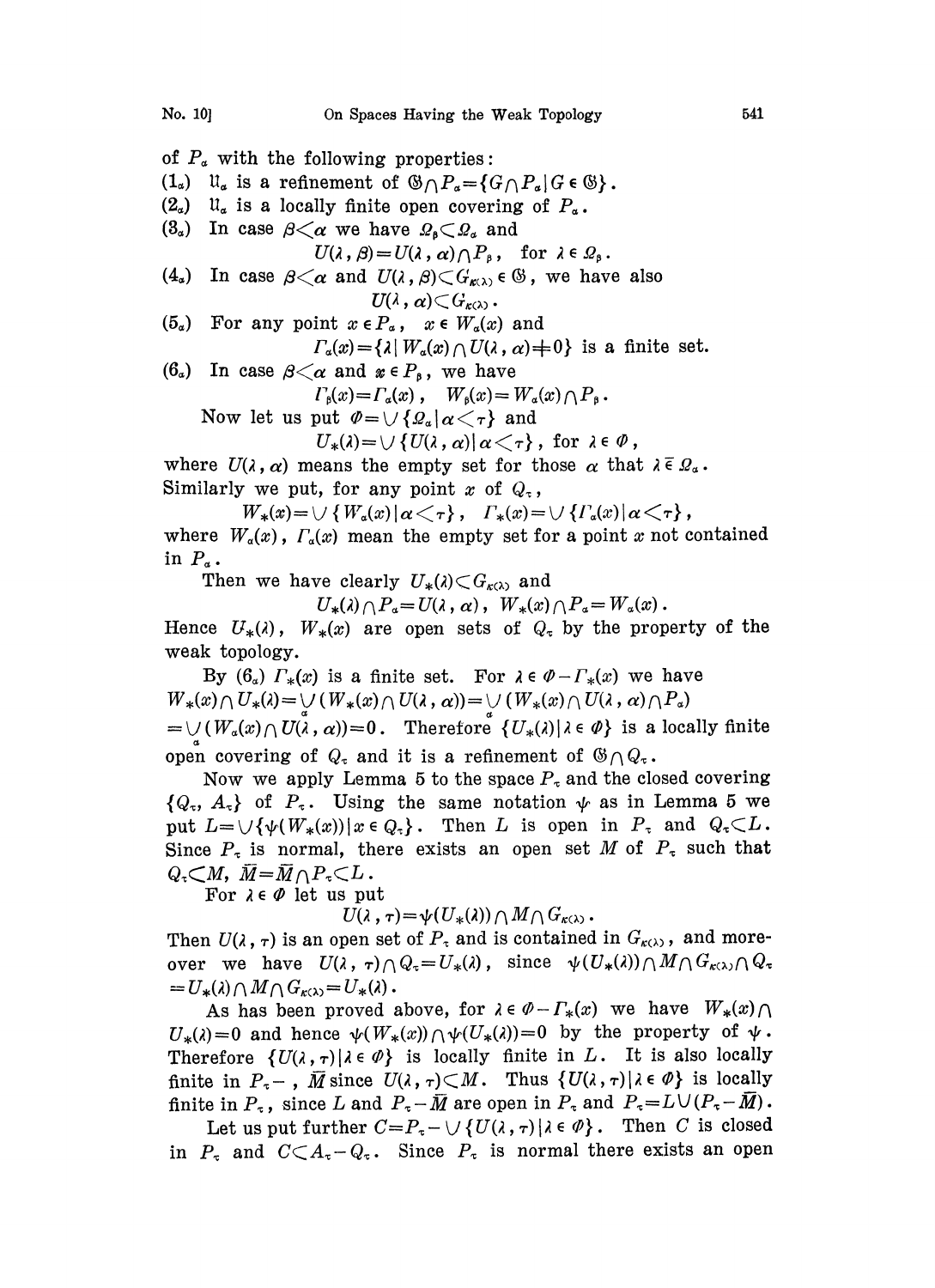set N of  $P<sub>\tau</sub>$  such that  $Q<sub>\tau</sub> \subset N$ ,  $\overline{N} \cap C = 0$ .

By the assumption of the theorem  $A<sub>z</sub>$  is a metrizable space and hence  $C$  is paracompact<sup>5</sup>. Therefore there exists a locally finite closed covering  $\{F(\mu)\mid \mu \in \Psi\}$  of C which is a refinement of  $\mathcal{B}\cap C$ . Because of the paracompactness of  $A_{\tau}$  there is a locally finite system  $\{U(\mu, \tau) | \mu \in \Psi\}$  of open sets of  $A_{\tau}$  such that it is a finite system  $\{U(\mu), \tau) | \mu \in \Psi\}$  of open sets of  $A$ <br>refinement of  $\mathcal{B} \cap A_{\tau}$  and  $F(\mu) \subset U(\mu, \tau) \subset A_{\tau} - \overline{N}$ .

Thus we have  $C \subset \bigcup \{U(\mu, \tau) | \mu \in \Psi\} \subset A_{\tau} - \overline{N} = P_{\tau} - \overline{N}$ . Therefore  $U(\mu, \tau)$  is open in  $P_{\tau} - \overline{N}$  and hence in  $P_{\tau}$ .

Since  $\{U(\mu, \tau)\mid \mu \in \Psi\}$  is locally finite both in N and in  $A_{\tau} - Q_{\tau}$  $(=P_{\tau}-Q_{\tau})$  and N,  $P_{\tau}-Q_{\tau}$  are open in  $P_{\tau}$ ,  $\{U(\mu,\tau)|\mu\in\overline{\Psi}\}$  is locally finite in  $P_{\tau}$  (=NU( $P_{\tau}$ -Q<sub> $\tau$ </sub>)).

Let us put, for a point x of  $Q_{\tau}$ ,

$$
W_{\tau}(x) = \psi(W_{*}(x)) \cap N.
$$

Then  $W_{\tau}(x)$  is an open set of  $P_{\tau}$  and we have

 $W_r(x) \cap Q_r = W_*(x)$ ,  $W_r(x) \cap U(\mu, r) \subset N \cap (P_r - N) = 0$ , for  $\mu \in \Psi$ . If we denote the union of  $\varPhi$  and  $\overline{\varPsi}$  by  $\Omega_{\tau}$ , we have  $\Gamma_{\tau}(x) = {\lambda | W_{\tau}(x) \bigcap \tau}$  $U(\lambda, \tau) \neq 0$ ,  $\lambda \in \Omega_{\tau}$  =  $\{\lambda | W_{\tau}(x) \cap U(\lambda, \tau) = 0$ ,  $\lambda \in \varnothing$  =  $\{\lambda | \psi(W_*(x)) \cap$  $\psi(U_*(\lambda))=0$ ,  $\lambda \in \varPhi$ } = { $\lambda |W_*(x) \cap U_*(\lambda)$  + 0,  $\lambda \in \varPhi$ } =  $\Gamma_*(x)$ .

For a point x of  $P_{\tau}-Q_{\tau}$  there exists an open set  $W_{\tau}(x)$  of  $P_{\tau}$ such that  $x \in W_\tau(x)$ ,  $W_\tau(x) \subset P_\tau - Q_\tau$  and

$$
\Gamma_{\tau}(x) = \{\lambda \mid W_{\tau}(x) \cap U(\lambda, \tau) = 0, \lambda \in \mathcal{Q}_{\tau}\}\
$$

is a finite set.

Let us put

$$
\mathfrak{U}_{\tau} = \{ U(\lambda, \tau) | \lambda \in \Omega_{\tau} \}, \ \mathfrak{W}_{\tau} = \{ W_{\tau}(x) | x \in P_{\tau} \}.
$$

Then these coverings satisfy the conditions  $(1_7)$  to  $(6_7)$ .

Thus by transfinite induction we can find open coverings  $\mathfrak{u}_a$ ,  $\mathfrak{W}_{\alpha}$  satisfying the conditions  $(1_{\alpha})$  to  $(6_{\alpha})$  for each  $\alpha \leq \gamma$ .

Let us put finally

$$
\mathfrak{V} = \{ V(\lambda) | \lambda \in \Omega \}
$$

where

 $V(\lambda) = \bigcup \{ U(\lambda, \alpha) | \alpha < \gamma \}, \quad \Omega = \bigcup \{ \Omega_{\alpha} | \alpha < \gamma \},$ <br>and  $U(\lambda, \alpha)$  means the empty set for  $\lambda \in \Omega_{\alpha}$ . By the same arguments as those for coverings  $\{U_*(\lambda)\}\,$ ,  $\{W_*(x)\}$  described above we can prove that  $\mathfrak{B}$  is a locally finite open covering of  $X(=\bigcup \{P_a | \alpha \langle \gamma \rangle\})$ and  $\mathfrak{B}$  is a refinement of  $\mathfrak{G}$ . Thus the theorem is completely proved.

This theorem can be somewhat sharpened by Theorem 3 and a theorem of C.H. Dowker<sup> $\sigma$ </sup>.

Theorem 5. Under the same assumptions as in Theorem  $4$ ,

- 5) Cf. A. H. Stone, Bull. Amer. Math. Soc., 54, 977-982 (1948).
- 6) Cf. K. Morita, Jour. Math. Soc. Japan, 2, 16-33 (1950).
- 7) C.H. Dowker, Duke Math. Jour., 14 (1947),